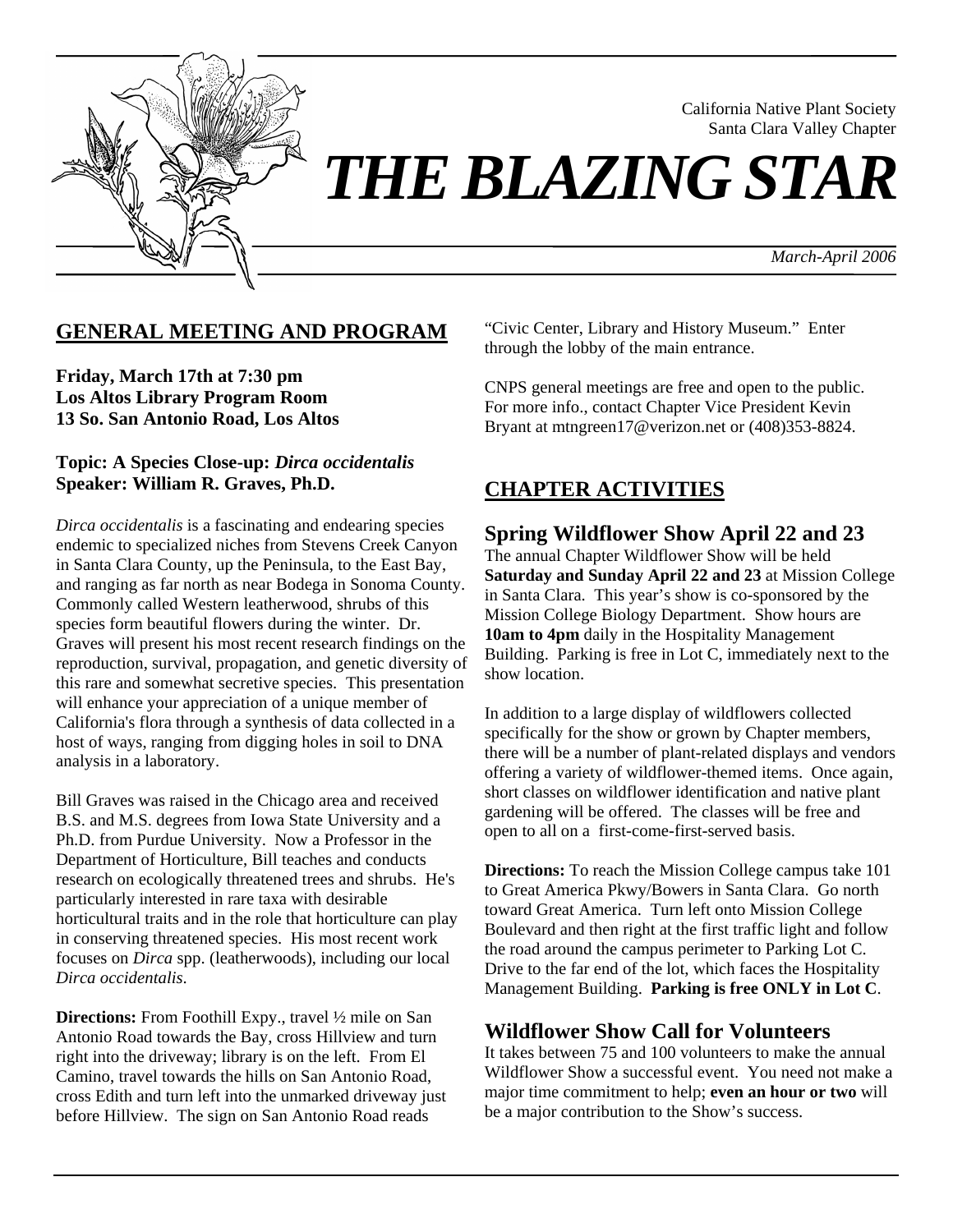We need assistance in all areas before, during, and after the show, including many tasks that require no or only minimal plant identification skills. Help is needed with distributing posters advertising the show, collecting plant specimens, assisting those collecting specimens, setting up the exhibition area, keying plant specimens, placing plants and name cards on the display tables, greeting and surveying visitors, serving refreshments for all the volunteers, staffing the Chapter sales table and displays, providing plants grown in pots, taking down the exhibition area, and preparing post-show reports of plants displayed.

To volunteer please contact the Wildflower Show Chair, David Chapman at (408)323-1913 or dcchapman@earthlink.net.

# **Spring Native Plant Sale and Call for Volunteers**

Our Spring Native Plant Sale will be held on **Saturday, May 6, from 10am to 3pm (please note our new closing time)** at our Hidden Villa nursery. Once again we're asking everyone who can to come and help with the sale.

If you can donate boxes in which customers may carry home their purchases, please bring them to the nursery during the week before the sale.

There are also lots of ways to **volunteer your time** to help with the sale. Most of the jobs listed below don't require expert knowledge of plants, and you can choose to work one or two hours or all day.

Before the sale, you can help during our **Wednesday** work sessions at the nursery from **12noon to 3pm** (see the article later in this issue). **Special work days** will also be held before the sale to help prepare the nursery and the plants for sale. These work days will be from **10am to 3pm** on the following days:

**Saturday, April 29 Monday, May 1 Friday, May 5** 

On the day of the sale, we will need:

- People to help set up before the sale (starting at **8am**)
- People to help with parking
- People who will answer customers' questions about the plants and help them decide which plants to purchase
- People who will write up the sales tags before customers go to the cashiers to pay for their plants
- Cashiers
- People who will help customers take their purchases to their cars and bring back the wagons and carts to the nursery
- People to help clean up after the sale (**3-4pm**)

The plant sales are always lots of fun to work at, and we hope you'll come and help! Lunch will be provided to volunteers, too. You do not need to sign up in advance – just come to the nursery at the time you'd like to work.

**Contact information** for the coordinators:

Janet Gomez (408)978-2984, janet.gomez@gmail.com Kevin Bryant (408)639-0493, mtngreen17@verizon.net

# **Native Plant Nursery**

Thanks to many volunteers, we have completed the expansion of the nursery. It did not involve very much hard labor since we used a plastic 7-1/2 foot deer fence.

Gerry Ellis helped with fence posts and clearing. He and Dave Struthers mixed cement for the corner posts and Ken Himes and Paul Heiple helped fasten the fencing. We covered the soil with compost chips supplied by Hidden Villa and water lines were put in by David Chapman and Dave Struthers. Dave also built a nice gate in the existing fence and landscaping is ongoing by Petra Foerster and Sue Welch. The new area is for the plants we do not sell (which are the stock for the ones we do sell). This expansion will free another aisle in the sale area for buyers of our plants.

Volunteer gardeners are wanted. Come by on a **Wednesday afternoon (12noon to 3pm)** and help us get ready for the Spring sale on May 6. A lot of tiny things need to go to bigger pots.

Bring garden gloves, sunhat, clippers, and your lunch if you like. Other tools will be provided at the nursery. We may need help weeding, cleaning the nursery, making signs, rearranging the pots and generally getting the place ready for the sale. Knowledge of plants is not necessary: your willingness to help is all that's required.

The nursery is in need of the black, one gallon pots. To make a donation, please leave the pots at the nursery gate.

For more information, contact Jean Struthers at (650)941- 2586 or JeanStruthers@aol.com, or Ray Deutsch at (650)365-6136 or henrymarsh@yahoo.com.

**Directions**: Hidden Villa is located on Moody Road west of Foothill College. From Hwy 280 in Los Altos Hills, take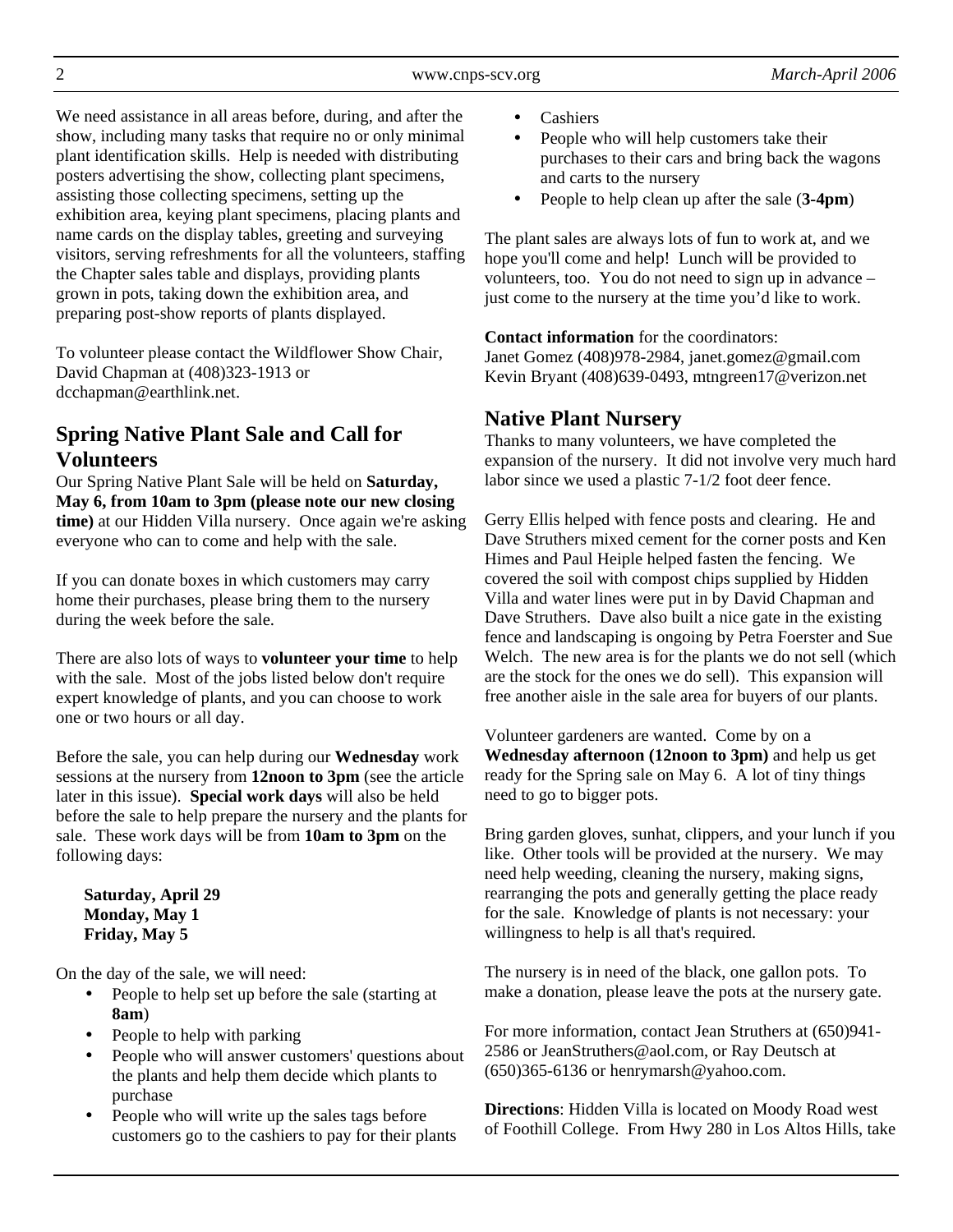the Moody Road exit and head west. Two miles west of Foothill College, look for the Hidden Villa sign and driveway on the left. Proceed over the bridge, and park in the visitor center parking lot to your right. The Native Plant Nursery is at the greenhouse just beyond the visitor center.

## **Gardening with Natives**

Gardening with Natives (GWN) is a special interest group within the Chapter which meets on the **first Thursday** of each month, usually at the Peninsula Conservation Center (PCC) in Palo Alto (directions below). The group is open to all, and includes a mix of seasoned native plant gardeners as well as beginners. Newcomers are always welcome.

**Thursday, March 2, 7-9pm.**, at the PCC in Palo Alto: **Spring Seed & Cutting Exchange**. By popular demand, we are introducing this event in spring as well. Bring seeds and cuttings of your favorite plants to share; label your offerings to make them easier to browse and select; wow others by attaching photos of plants in bloom. Bring coin envelopes, plastic bags/paper towels to carry seeds and cuttings home. Free and open to all! What a deal. Host: Stephanie Morris.

**Saturday, March 11, 2-4pm**., at Environmental Education Center, 1731 Grand Blvd, Alviso (San Jose) **EEC Garden Tour**: Join tour guide June Smith, propagator at the Don Edwards Refuge Native Plant Nursery, for a tour of the landscape at EEC in Alviso. The garden contains mature specimens of ceanothus, coffeeberry, fuchsia-flowered gooseberry, buckwheats, toyons, black sage, buckeye, and more. The area is maintained largely with volunteer help. Learn more about this remarkable resource by the bay.

**Thursday, April 6, 7-9pm.**, at the PCC in Palo Alto: **Native Plant Clinic.** Are your native plants languishing, tired, or sick? Are they yellowing or dropping leaves? Bring them in to see Native Plant Doctors Jeff Caldwell, Jean Struthers, and Sally Casey for an on-the-spot diagnosis, perhaps even cure. Bring cuttings or pots or photos. Host: Arvind Kumar.

**Directions to the PCC**: PCC (Peninsula Conservation Center), 3921 E. Bayshore Road, Palo Alto. From Highway 101, take the "San Antonio North" exit, get immediately into the left-hand turn lane, and turn LEFT onto East Bayshore. This will curve around to the left, then right. Turn right on Corporation Way. Then turn into the first driveway on your left, which leads to the PCC parking lot. **The meeting is in the Raptor Suite on the first floor.** 

**Directions to the EEC**: Environmental Education Center, 1731 Grand Blvd, Alviso (San Jose). From 101, take 237 East; from 880/680, take 273 West. Exit Zanker Road and go north on Zanker (towards the Bay) for approximately 1.5-2 miles, passing water pollution control plant, waste management plant, and railroad tracks. Watch for brown sign on right reading "Don Edwards SF Bay National Wildlife Refuge". Immediately after this sign, make sharp RIGHT turn on to Grand Blvd. The road is not well marked. This road goes straight to the EEC's parking lot. If you see houses on your right, you have missed the Grand Blvd. turnoff.

For more information on the Gardening with Natives group, visit its website at **www.GardeningWithNatives.com**. GWN maintains a Yahoo group with over 290 members, which is a true resource for native plant gardeners in our area. To join the Yahoo group, visit **groups.yahoo.com/ group/GardeningWithNatives**. To contact the GWN Steering Committee, email GardeningWithNatives@ yahoo.com or call Arvind at (408)274-6965.

## **Native Hill News**

The native grassland at Foothill College is coming along very well. Sue Welch provided numerous bunch grasses that she grew herself and we have planted these on a slope in the garden along with yarrow, blue-eyed grass, California poppies, California fuschia, buttercups and hummingbird sage. At present the following plants are in bloom providing a beautiful spring bouquet: maritime ceanothus, snow flurry ceanothus, wooly blue curls, pitcher sage and numerous manzanitas. We have been working closely with the CNPS nursery, taking cuttings from the garden for propagation and receiving guidance and plants in exchange from Jean and Ray.

We've observed the following birds feasting on a wealth of seeds provided by Saint Catherine's lace and other bird friendly plant species: California quail, hummingbirds, white-crowned sparrows, juncos and mourning doves.

Many thanks to the wonderful volunteers who responded to Judy Fenerty's call to move the gigantic pile of mulch that was mistakenly dumped on the parking lot next to Native Hill just after New Year's day.

If you would like to volunteer at the garden or be added to the email list to be notified of upcoming workdays, contact Phil Higgins at phidor@juno.com or (650)941-4752.

## **Photo Group**

Join us for the next meetings of the Chapter Photography Group, on **Mondays, March 20 and April 17** in the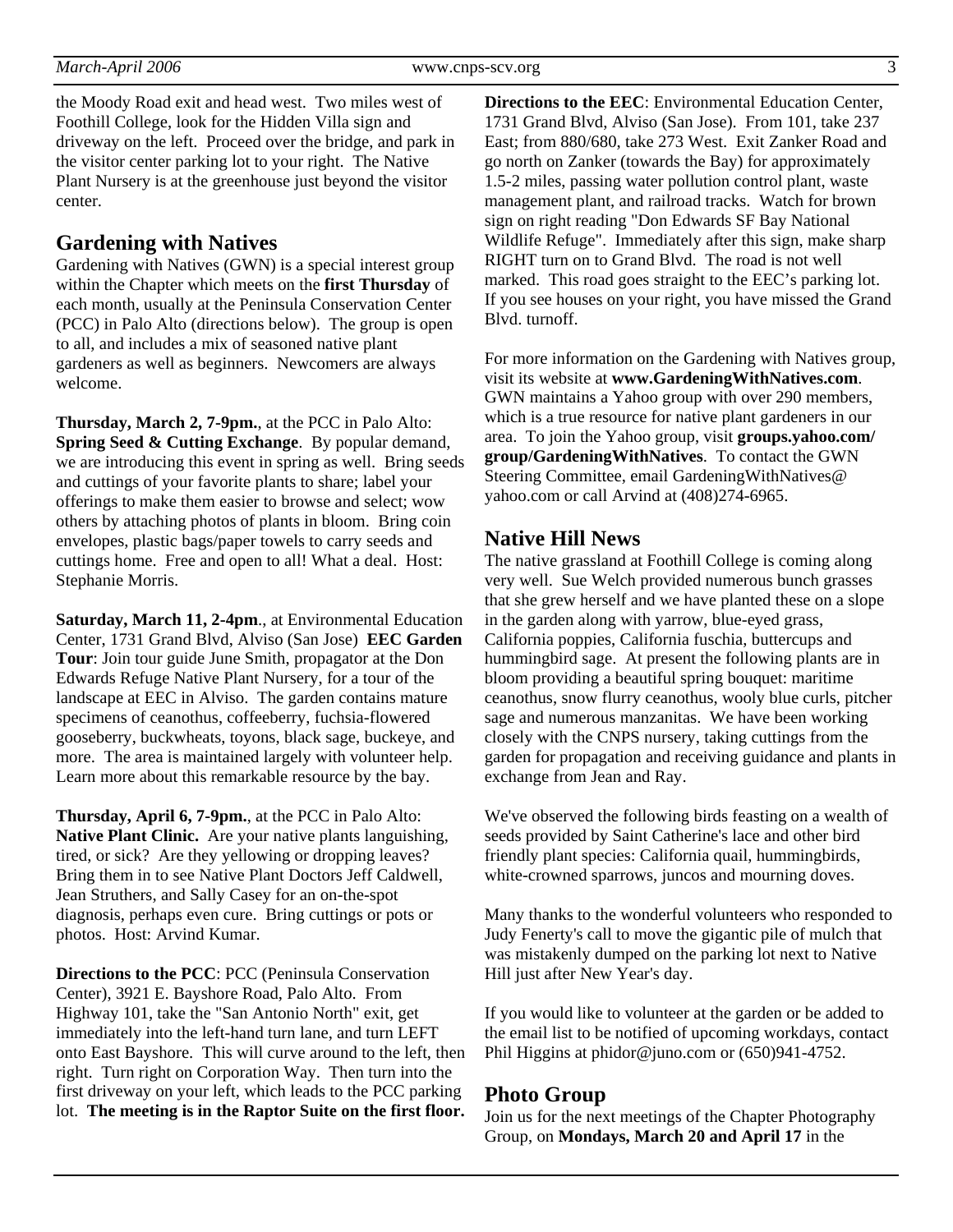Peregrine room at the PCC, from **7-9pm**. You are welcome to bring digital images (either on CD or your laptop), slides, or prints to share. For more information contact Jerry Welch at  $(408)353-8352$  or jdwelch@yahoo.com.

## **Keying with Natives**

Join us on the last **Friday** of every month, from **6:30pm - 8:30pm,** in a fun gathering to meet with other native plant enthusiasts to sharpen your keying skills. The next meetings will be **March 31** and **April 28** at the PCC building in Palo Alto. Contact David "Tex" Houston for more details, (650)962-9876 x347 or davidh@acterra.org.

## **Edgewood Habitat Restoration: 2005 in Review** - *By Ken Himes*

Volunteers contributed 2762 hours towards controlling invasive plants at Edgewood County Park and Natural Preserve in 2005. This amount surpasses our previous high of 2549 hours in 2004. But are we making progress? The answer varies depending on which species are considered.

Abundant rainfall, well spaced and occurring over a long season made for ideal growing conditions for native and non-native species in 2005. Although, it was one of the better wildflower viewing seasons, Italian and yellow starthistle plants rebounded with densities not seen in several years.

We definitely lost ground to Italian thistle, *Carduus pycnocephalus*, as we didn't cover all four of our treatment sites in spring 2005. Canceled sessions due to late spring rains were one factor. In addition, Italian thistle continues to increase in densities. It is also shade tolerant and occurs in woodland areas and at Edgewood is becoming more widespread than yellow star-thistle.

We work on yellow star-thistle, *Centaurea solstitialis*, in summer and made a modest advance this year. We covered 27 acres of continuing treatment sites and removed most plants. One site, which had no plants in 2004, had one plant in 2005. Sharp-eyed Paul Heiple removed it before it could produce seed.

In addition to 27 acres we advanced into a new treatment area approved for our 2005-7 permit. Dense stands of yellow star-thistle (YST) made for slow going but good attendance allowed us to advance and remove plants in another two acres. Another positive was our late season sweeps for YST plants that were missed in our earlier site visits. We probably archived near zero densities on most sites with these additional sweeps.

In the fall, we work in the complex of seasonally moist meadows near the west kiosk. This year, bristly ox-tongue, *Picris echioides,* and bull thistle, *Cirsium vulgare*, continue to have reduced densities. There are now vigorous stands of California oatgrass, visible from the Edgewood Trail near the west kiosk.

The verdict is still out regarding our efforts to control French broom, *Genista monspessulana*. Five to ten years after removing adult plants at sites in Edgewood, germinated seedlings are still coming up like corn in an Iowa field. I have heard that seeds can remain viable for up to 70 years. Although we have cleared a total of five and one-half acres of broom plants, these sites are by no means restored. We do hope to continue these efforts at Edgewood for years to come. This is critical if we are to be successful in our eventual control of French broom.

I want to thank all those volunteers who helped out at Edgewood Preserve in 2005 and look forward to working with you in 2006. See you at Edgewood.

## **Habitat Restoration at Edgewood Park**

Join Ken Himes to help remove non-native species from Edgewood Park. Weeding sessions take place **Friday mornings all year, 8:30am**. Once daylight savings time begins on on April 2, our work sessions will also take place on **Wednesday evenings at 5:30pm.** 

Our **Saturday** weeding sessions will begin on **April 15**, when we will meet on the Clarkia trail entrance at **9am**. Bring water, snacks, sunscreen and gloves if you have them; tools will be supplied. Expect good wildflower views along the serpentine block. Other Saturday sessions will be held on **May 20, June 17, July 15 and July 29**. Check future Blazing Star newsletters for details.

For more information, including locations for the weeding sessions, call Ken at (650)591-8560. For the Friday sessions call Ken or contact John Allen at jcakwa@earthlink.net. Or visit the Edgewood Weed Warriors website, at **edgewood.thinkersrus.net**.

## **An Evening with the Grasses - April 26**

Come to De Anza College for a two hour class taught by Sally Casey, specializing in the grass family. Bring your own flowering grasses you wish to identify.

The class will be on Wednesday, April 26, from **7:30pm to 9:30pm**. **Space is limited**; call Sally Casey (408)377-0989 for further information or to **sign up**.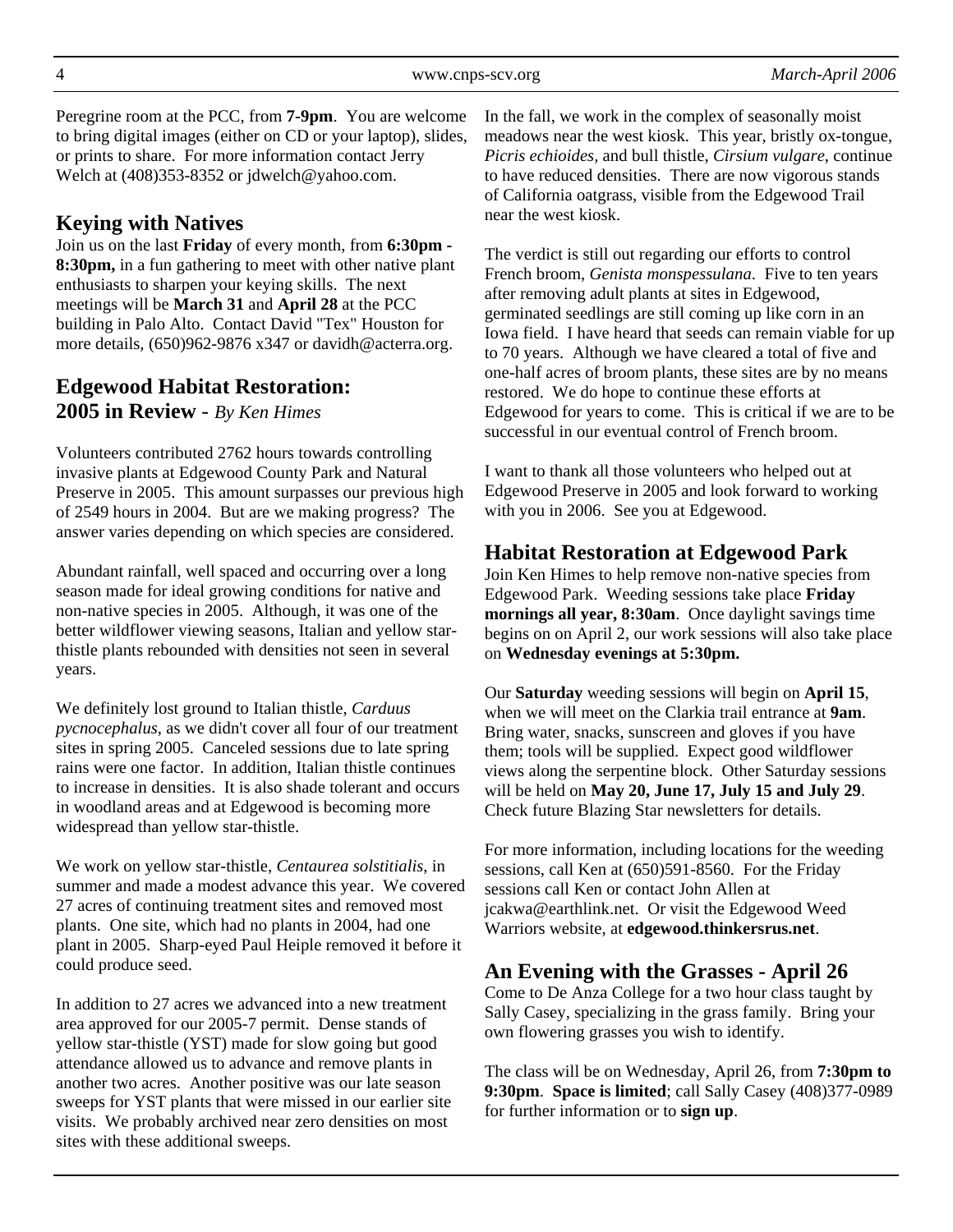A follow-up grass walk is planned. Date and location will be announced at the class and in the next issue of the Blazing Star.

**Directions:** The class will be at the De Anza College Environmental Studies Area. Carpooling is encouraged. \$2 parking fee, parking is off McClellan Road, at the south entrance to De Anza College. We'll meet at the new building (where the tennis courts were) within walking distance of the parking area.

## **Open Chapter Positions**

Our spring newsletter is always packed with fun volunteer activities, but there are even more great ways to participate. We are currently looking for a Poster Chair to sell posters at meetings and events, and to purchase and manage our poster stores. You don't need to be an expert botanist to do this job, and it's a great way to meet people. We are also looking for Chairs for Corresponding Secretary, Plant Lists, and Historian. We also have many special projects, and most of our on-going chairs would like to train an understudy or assistant. Please contact Judy Fenerty for more information on any of these positions, at (408)378- 6272, or judy@fenerty.com.

# **CHAPTER FIELD TRIPS**

**Chapter field trips** are free and open to the public. They are oriented to conservation, protection and enjoyment of California native plants and wildlife, and we adhere to all rules and guidelines for the lands on which we are visiting.

**In our region it is very important to be prepared for hiking on rugged & steep terrain, wide temperature ranges and rapidly changing conditions at any time of year. All participants should wear sturdy footwear and carry sufficient water, sun protection, food, layers, personal first aid and other supplies you may need. If you have any questions about your ability to participate in a particular field trip, please contact the trip leader in advance.** 

#### **Sat Mar 11 10am Stile Ranch**

Sally Casey and Dick Gerher will co-lead a 3-4 mile (with less than 600' of elevation gain) wildflower hike to Stile Ranch, a serpentine-rich portion of Santa Teresa County Park. With the cooperation of the seasons, expect to see *Claytonia gysophiloides*, *Allium*, *Linanthus*, *Gilia*, goldfields, morning glory, leather oak and black sage. The trip is expected to last until **2pm.** 

**Directions:** From Highway 85 south, exit Almaden Expressway south. Proceed to end, turn right onto Harry Road (traffic light). Left on McKean Road, continue about 1 mile. Left on Fortini. Go to end, turn left on San Vicente. Parking lot on right about 300 feet. For more information, contact Sally at (408)377-0989.

#### **Sun Mar 12 10am Sweeney Ridge**

Join Ken Himes for a hike in the Golden Gate National Recreation Area, along Sweeney Ridge, the ridge from where Gaspar de Portola viewed San Francisco Bay on November 4, 1769. Plants of the coastal scrub community will be featured. On a clear day, wonderful views are possible. There will be a gain/loss of 600 feet during our six mile hike along the ridge. Wear layers as windy, cool conditions could occur. Bring lunch and water as we expect to finish at **3:30pm**.

**Directions:** Take I 280 north to Skyline Blvd. (Highway 35) and proceed north on Highway 35 to Sneath Lane. Turn left onto Sneath Lane and proceed two miles to the Sneath Lane trailhead parking. We will then conduct a car shuttle to Skyline College at the north end of Sweeney ridge for a one way hike along the ridge and return to the trailhead. For more info., call Ken at (650)591-8560.

## **Sat Mar 18 10am Jasper Ridge**

Join Dr. Bill Graves (see program description at beginning of this newsletter) as he takes us to view *Dirca occidentalis*  after bloom (hopefully in fruit). We will also walk through some of the many different habitats at Jasper Ridge Biological Preserve. The trip is expected to last until **2pm.**

There's a limit of 15 people, so an **RSVP is required**. A \$5 per person donation to Jasper Ridge is suggested. To reserve your spot, or for more information including **directions**, contact Kevin Bryant at (408)353-8824 or mtngreen17@verizon.net.

## **Sat-Sun Mar 25-26 Pinnacles National Monument Habitat Restoration & Camping Trip**

Join us on a multi-chapter event as we visit this incredible national treasure south of Hollister. On **Saturday**, we will have fun helping to keep this park beautiful by joining in the effort to remove invasive non-native plants.

There will be a potluck dinner Saturday night at the campground. Our chapter will cover camping and entrance fees as a thank-you to those who come to help with the weed pulling. **Sunday** will feature hiking and botanizing in the beautiful landscapes that make The Pinnacles such a wonderful place (especially in spring).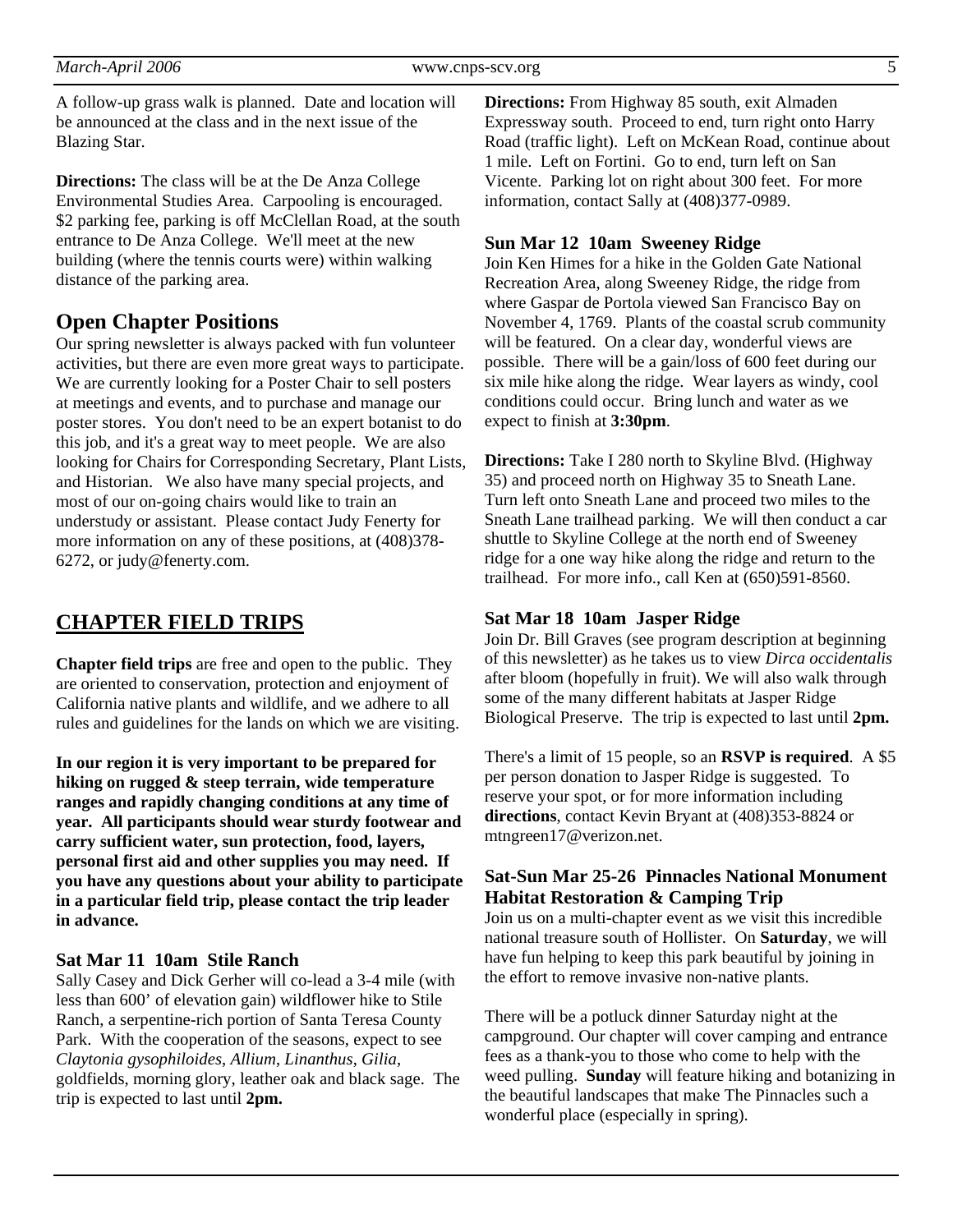Come for part of the weekend, or stay the whole time.

Please note that participants **must RSVP by March 15** to participate in this event. To RSVP by email please write to PinnaclesRSVP@gmail.com. To RSVP by phone please call Georgia Stigall at (650)941-1068; leave voicemail if no answer and she'll return your call.

A complete information packet will be sent (via email to those who have it or via postal mail to those who RSVP by phone) to those who have registered describing the details of the trip, what you should bring and so forth. For more information on Pinnacles National Monument, visit **www.nps.gov/pinn.** 

#### **Sat Apr 1 10am Mt. Diablo State Park**

Join us as we explore the northern flank of this East Bay landmark peak and botanical hotspot. Expect to see the rare and beautiful *Calochortus pulchellus*, the Mt. Diablo fairy lantern, in bloom, as well as a wide assortment of wildflowers in large, sweeping displays.

This will be a moderate to difficult hike, 7 to 9 miles, with approx. 2,400 ft elevation gain. Please contact Kevin Bryant **to register** and receive **directions**, at mtngreen17@verizon.net or (408)353-8824.

#### **Sat Apr 8 10am Coyote Ridge**

In spring, after the rains stop, the Bay checkerspot butterfly emerges and the sheets of wildflowers appear on Coyote Ridge. Join Kevin Bryant and Judy Fenerty for our annual hike to take in this incredible preserve, focusing on serpentine plants and ecology on the ridge.

The hike will be about 3 miles round trip, with 600 foot elevation gain, and should last **3 to 4 hours**. The meeting place is about a 25 minute drive south from the downtown San Jose area.

**An RSVP is necessary,** since access to this fragile area is strictly controlled. Trip limit is 20. Note that it can be cold and windy on the ridge, and that it can heat up quickly as well, so dress in layers. Bring water, and a lunch or snack if you like. You may reserve a space and receive **directions** to our meeting place by contacting Kevin at (408)353-8824, or mtngreen17@verizon.net.

#### **Sun Apr 9 11am Bonny Doon Ecological Preserve**

Join trip leader Kevin Bryant as we explore this magnificent jewel of the Central Coast. This area of ancient marine terraces and sandstone outcrops holds numerous botanical treasures such as the federally

endangered Santa Cruz cypress (*Cupressus abramsiana*), Ben Lomond spineflower (*Chorizanthe pungens* var. *hartwegiana*), and Santa Cruz wallflower (*Erysimum teretifolium*). Aside from all of the endangered species, there are several species that are uncommon in our area, such as bear grass (*Xerophyllum tenax*), Western Labrador tea (*Ledum glandulosum*), and deer fern (*Blechnum spicant*). The trip is expected to last until **4pm.** 

Although we will be a little ahead of peak bloom time, we expect to see all of the above and more on a 5 mile trek lasting until about **4pm**, with about 300 ft. elevation gain. Trip limit is 15. To **RSVP** and receive **directions** to our meeting place, please contact Kevin at (408)353-8824 or mtngreen17@verizon.net.

#### **Sat Apr 15 10am Sunol Regional Wilderness**

Join Stella Yang and Dick Gehrer for a beautiful hike into the East Bay hills. We'll visit a creekside community of alders, willows and sycamores. Coast live oaks abound along with valley and blue oak, elderberry, madrone and grey pine. Spring wildflowers include California poppies, mustards, goldfields, and lupines, which carpet vast areas in yellow, orange, purple and blue.

This will be a moderate hike with the elevation gain/loss in the 400–600 foot range. Bring your lunch and let's enjoy the surroundings. The trip is expected to last until **3pm.** 

**Directions:** In the East Bay, take Hwy 680 North, at the Hwy 84 interchange turn RT on to Calaveras Rd. Heading south follow park sign. After several miles, take Geary Rd as it forks LF into the park. Meet near visitor center. Note there is a \$5 per vehicle entrance fee. For more information contact Dick at (408)268-6922 or mrge@jps.net.

#### **Sun Apr 16 10am San Bruno Mountain**

Join Ken Himes for a hike on the Summit Loop Trail in San Bruno Mountain County Park to see plants of the coastal scrub and coastal prairie plant communities.

The Summit Loop Trail is 3.1 miles long with an elevation gain/loss of 725 feet. This walk is expected to last until **4pm**. Wear layers as windy and cold conditions could occur. Bring lunch and water.

**Directions:** From 101 northbound, take Old Bayshore/Brisbane exit and proceed north on Old Bayshore, past the town of Brisbane, until reaching a crest of a hill. Turn left onto Guadalupe Canyon Parkway and proceed uphill to the park entrance. There is a \$5.00 parking fee. The hike begins at the entrance station parking lot. For more information, call Ken at (650)591-8560.